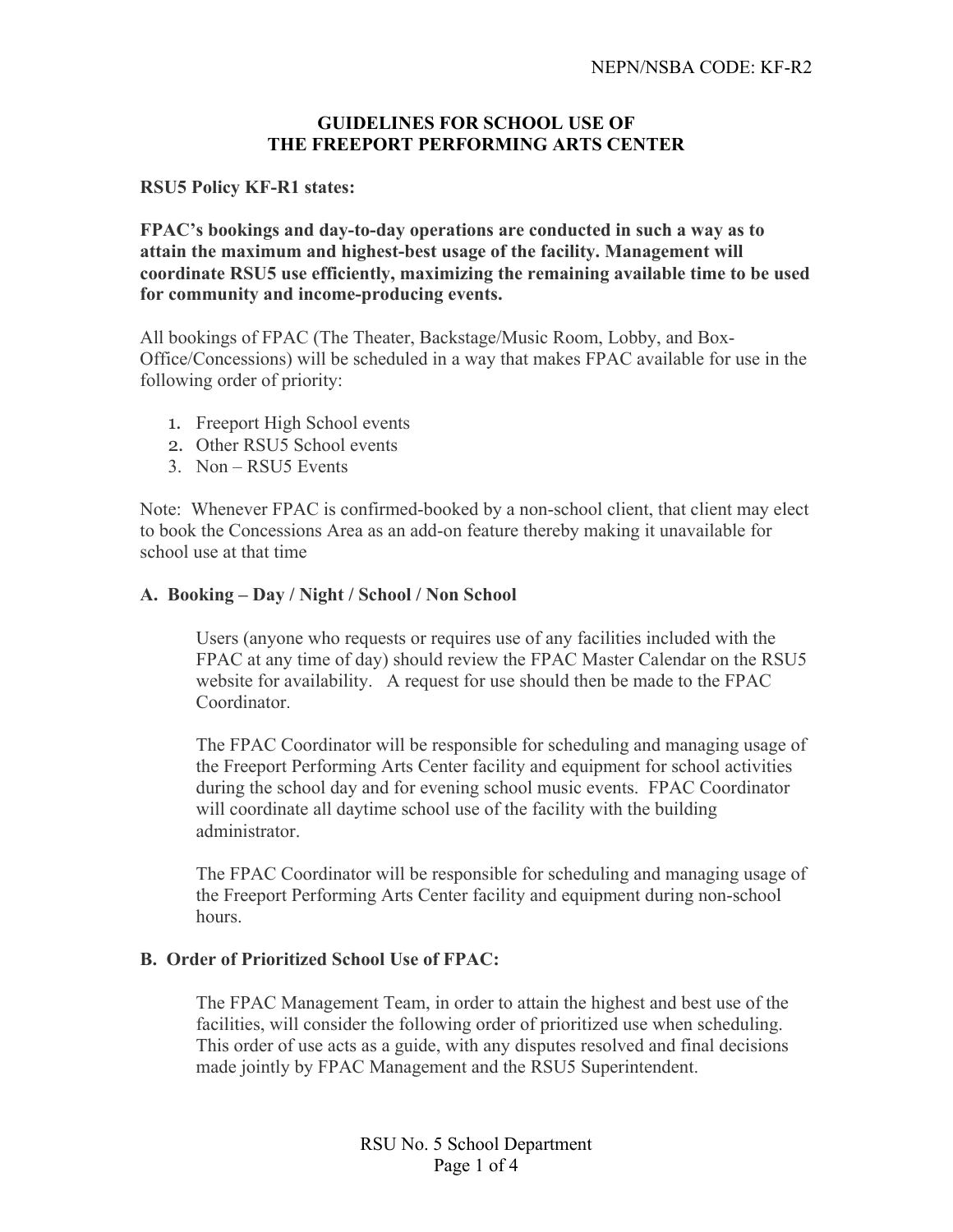With the exception of FHS Performing Arts Classes, all uses assume the need for a minimum of 100 seats.

- 1. FHS Performing Arts Classes
- 2. FHS Performing Arts Curricular Event (Band/Choral concerts, Drama Class presentation)
- 3. FHS Performing Arts Co-Curricular Event (Musical, One Acts)
- 4. FHS Performing Arts Rehearsal (week of show/concert only)
- 5. FHS Curricular Assembly or Auditorium Use (Senior Projects, school-wide assemblies, Candlelight, etc.)
- 6. RSU Performing Arts Curricular Event (Band/Choral concerts)
- 7. FHS Co- or Extra-Curricular Assembly or Auditorium Use (JMG Induction, awards assemblies, Guidance events, etc.)
- 8. RSU Performing Arts Co-Curricular Event
- 9. RSU Curricular Assembly or Auditorium Use (school-wide assemblies)
- 10. RSU Co- or Extra-Curricular Assembly or Auditorium Use (awards assemblies, guidance events, etc.
- 11. FHS School-Related Performing Arts Events (events sponsored by boosters, parent groups, etc.)
- 12. RSU School-Related Performing Arts Events (events sponsored by boosters, parent groups, etc.)
- 13. FHS School-related Assembly or Auditorium Use (events sponsored by boosters, parent groups, etc.)
- 14. RSU School-related Assembly or Auditorium Use (events sponsored by boosters, parent groups, etc.)

# **C. Bumpable:**

The term 'bumpable' means that an already-scheduled event can be displaced according to certain guidelines. This practice is only used in an effort to "attain the maximum and highest and best use" of the FPAC facilities. Once an event has been scheduled, any event is considered 'bumpable' with the exception of Uses 1, 2 and 3 above. In order to be considered 'bumpable' however, the following criteria must be met:

- § Student needs are always considered first in the request to 'bump.'
- The event proposing to bump an already scheduled event must supersede the scheduled event on the Order of Prioritized Use above.
- The event proposing to bump an already scheduled event must require a minimum of 100 seats.
- The event proposing to bump an already scheduled event must make the request at least 60 calendar days prior to the requested date.
- § FPAC Management Team must be able to secure another facility within RSU5 facilities to adequately and appropriately accommodate the bumped event.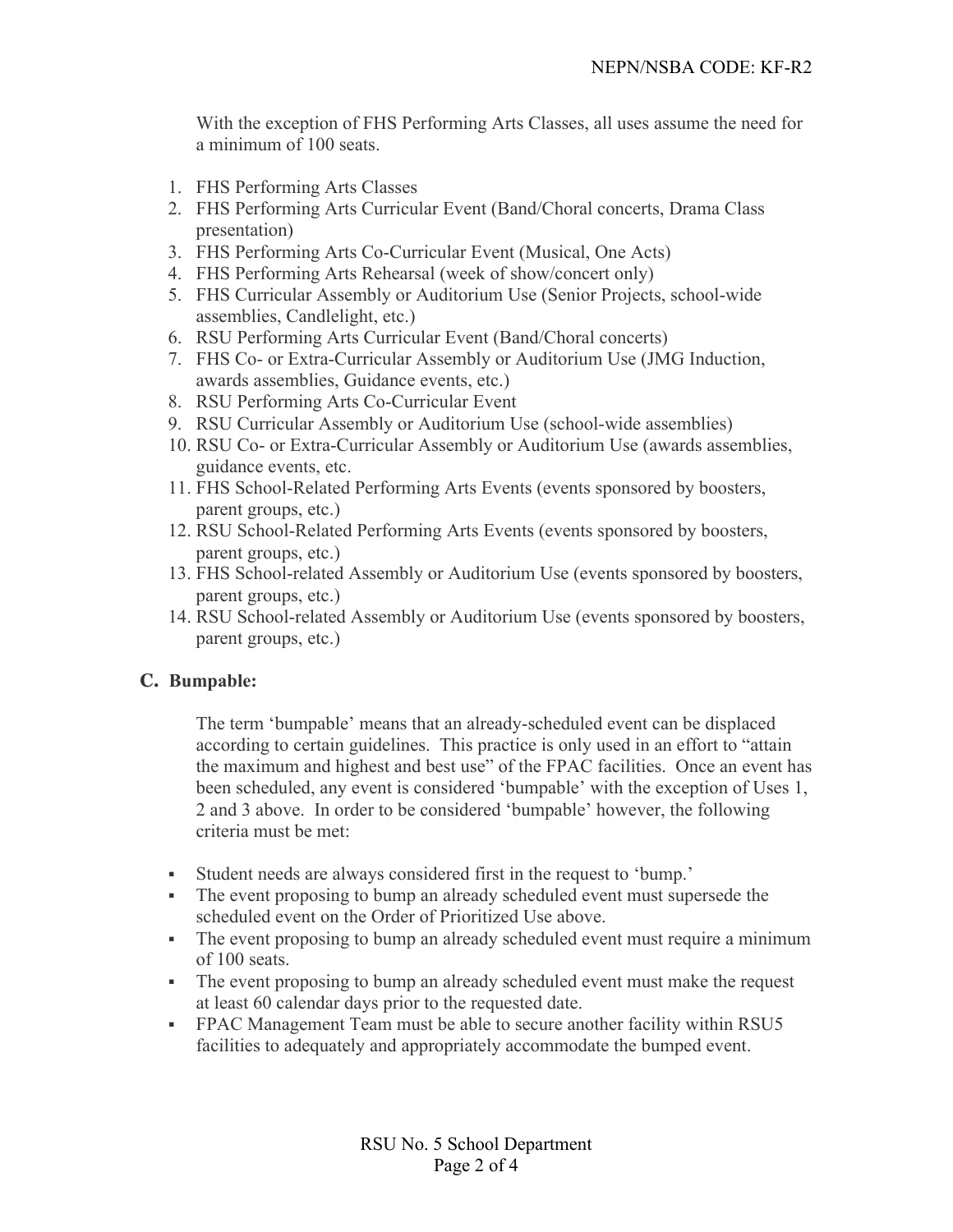## **Any event that requests to bump Uses 1, 2 or 3 will be considered ONLY if:**

- Student needs are considered first priority.
- All teachers affected are included in the discussion of the request.
- Appropriate alternate teaching and/or performance space can be secured for the affected students and teachers.
- The event creating the 'bump' provides necessary manpower to move, set, and then reset all required equipment necessary to continue uninterrupted curricular and student/teacher needs.

# **D. Use of technical systems**

FPAC, including all technical systems (sound, lights, etc.) must be under the control of qualified personnel (Approved House-Tech(s)) at all times. Technical expertise required will vary from event to event depending on the particular needs.

The School Coordinator will consult with each User during the booking process to help select and schedule appropriate House-Tech(s).

House Techs and Financial Responsibilities

All Users (anyone either school related or non-school related) are required to secure appropriately trained and certified house techs to run their event. Contact the FPAC Coordinator for assistance in securing a house tech.

#### **E. User fees**

User Fees - House Tech and Janitorial Fees – may be charged as noted below. House Tech and Janitorial fees will be charged based on currently published rates.

The following school-related users will NOT be charged any user fees:

- § FHS Performing Arts Classes
- § FHS Performing Arts Curricular Events
- § FHS school-day events
- § RSU5 Professional Development activities

The following school-related users MAY be charged house tech fees:

- FHS evening Co-Curricular and Extra-Curricular events.
- FHS Non-PA evening Curricular Assembly or Auditorium Use
- § RSU5 Performing Arts Curricular Events